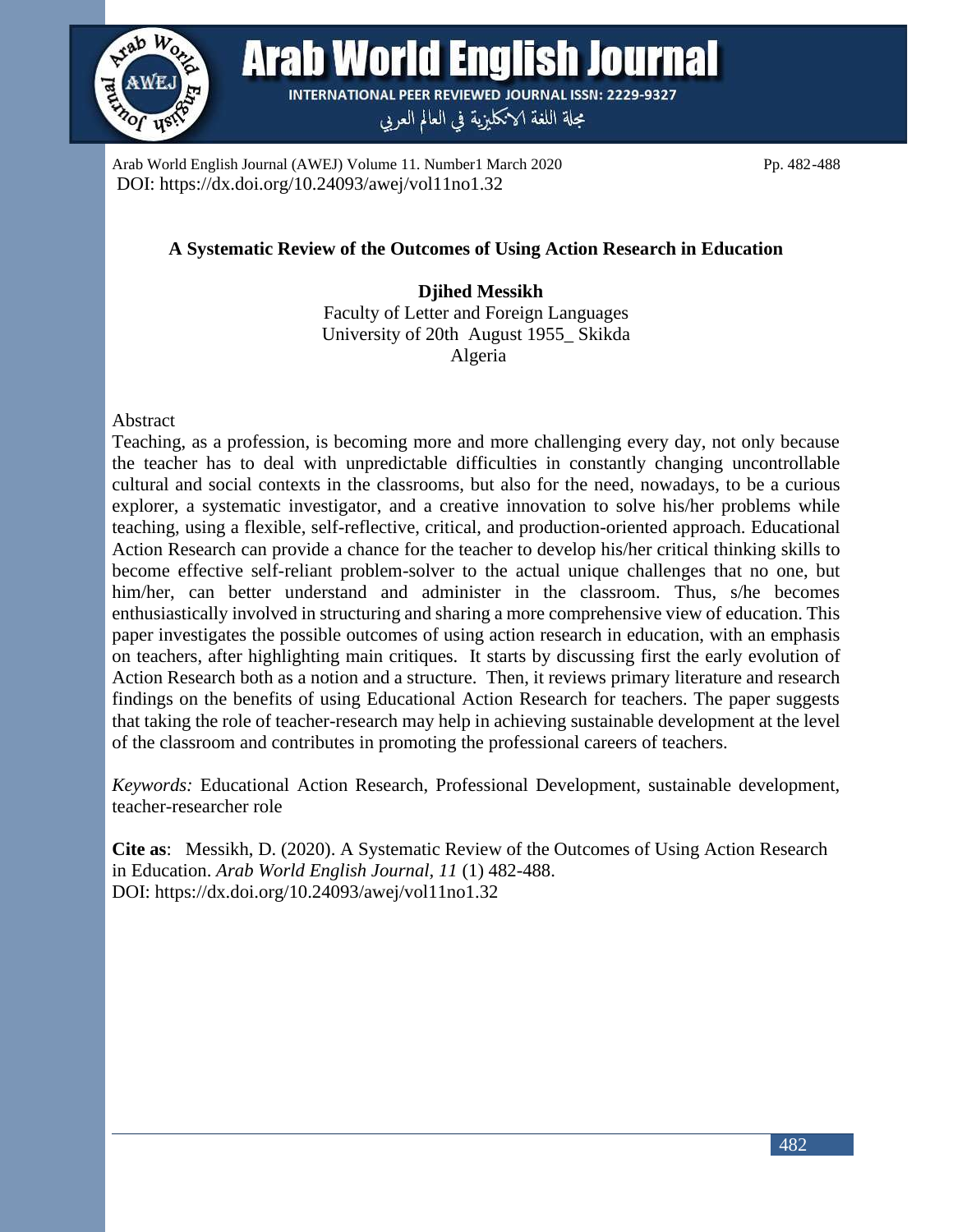## **Introduction**

More than any time, Action Research, as a notion, is so often used in education nowadays to suggest solutions to real classroom problems that are faced daily by teachers, though the term is by no means new. This paper studies the early formulation of the Action Research theory as suggested by Lewin in 1946. It covers its echo around the world, including main critiques against it, especially during the second half of the twentieth century. The paper also stresses the importance of using Action Research in education through studying the promising effects for teachers.

## **1.Action Research: a Nutshell about its Early Evolution as a Concept and a Process**

The term Action Research was coined in 1946 by Lewin, a social psychologist, and educator, in the United States who tried to enhance intergroup relations in some American communities (Bargal, 2006). He was particularly interested in developing social relationships to promote communication and cooperation to raise the self-esteem of some minority groups, using action research and other ways (Adelman, 1993). Lewin argues that democratic communities should publicly enquire about different social problems \_that were, at that time, mainly repercussions brought about by the devastating World War II (Dickens & Watkins, 1999). Nevertheless, there were some close notions to Action Research that were developed independently and sometimes simultaneously by other theorists as John Collier, a US anthropologist and social worker who emphasized principles of cooperation and collaboration, and John Dewey who stressed the importance of human interaction with his natural environment (Maksimovié, 2010). But still, Lewin is the first to formulate the theory of Action Research that grew out of the Harwood Experiments conducted at Virginia-based Textiles Company. The experiments suggested an influential approach to organizational change through stressing the importance of encouraging principles of cooperation and communication among different participants (Burns 2007). Lewin concludes that respecting these simple principles can overcome employees turnover and social conflict, and thus, can achieve a better productivity level (Burnes,2007). Lewin also discusses the chasm between social theories suggested by researchers and actions taken by practitioners. He criticizes the researchers for developing no application after conducting their scientific studies and disapproves of taking actions without prior theoretical background (Peters & Robinson, 1984). He calls for collaboration between them to obtain effective solutions to practical problems (Cunnigham, 1993). In another word, he suggests, in his article, that doing research and taking action should be a simultaneous process which should not disconnect the investigation from the required work to solve the problem in real-life situations (McFarland & Stansell, 1993). He insists that there should be: "no action without research; and no research without action" (McTaggart 1997, p.81); thus, he clearly calls for advocating experimentation in action research. Lewin, indeed, gives a dominant consideration to the old scientific paradigm based on testing, along with the need to observe to be able to make valid changes that may end up by significant contributions towards solving the research problem (Clark, 1976). Furthermore, Lewin suggests a cyclical process that involves planning, data gathering, taking action, evaluating, and reflecting (Pelton, 2010). He describes this non-linear process as a: "spiral of steps, each of which is composed of a circle of planning, action, and fact-finding about the result of the action" (Lewin, 1946, p. 38).

 Although Lewin was the first to introduce and formulate a definition for Action Research, many ambiguities and questions were left unanswered after his sudden death of a heart attack in 1947. Lewin had never clearly stated a systematic view of Action Research within his relatively short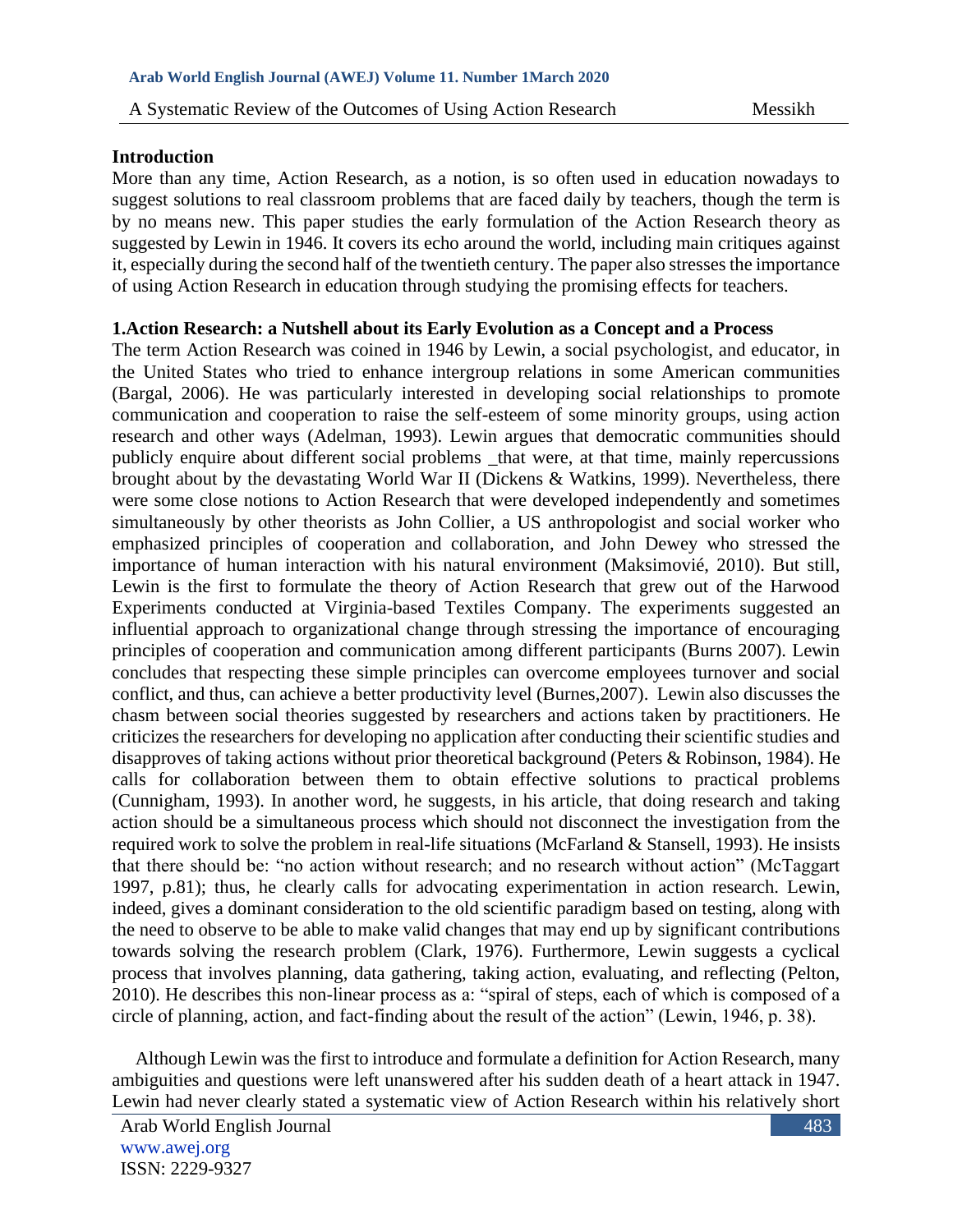A Systematic Review of the Outcomes of Using Action Research Messikh

article (about 22 pages). The chance, however, was open for several subsequent contributions to elaborate upon the original definition of Lewin, trying to re-interpret it and expand it to suggest distinct aspects of the process (Dickens & Watkins, 1999).

 His students, Chein, Cook, and Harding, who worked with him as researchers in the Research Center for Group Dynamics in the Institute of Technology and the Commission on Community Interrelations, further developed his work after his death. They distinguished four types of action research: *Diagnostic Action Research* that focuses on problem-identification, *Participant Action Research* that engages individuals to examine local issues, *Empirical Action Research* to gather data and *Experimental Action Research* to test hypotheses (Hendricks, 2019). Nevertheless, Action Research, after Lewin, received intense critiques that doubted the validity of resolutions suggested by Action Research which, according to them, may not introduce any significant contributions to the body of knowledge. Action Research was even considered by some critiques as a non-social science research (Brooks & Watkins, 1994), for lacking the true spirit of scientific research (Cohen & Manion, 1980), having less internal and external control of the natural environment (Merriam & Simpson, 1984), in addition to the fact that solving an ongoing problem in a real-life situation may change before any solutions can be suggested due to the long spiral process of the action research (Dickens & Watkins, 1999). Despite these critiques, action research was applied in several projects within different fields after the mid-twentieth century. Most of these projects followed the Lewinian classical model, using his concepts of social engineering and re-education as vital tenets of action research, especially in USA and UK.

## **2.Applying Action Research in Education**

Action Research was brought into education in USA in the late 1940s, based on the works of Kurt Lewin, by Stephen Corey, a chief principal of Horace Mann-Lincoln Institute at the University of Columbia. As an experimentation school, the aim of the institute was to improve curriculums at schools and bridge the existing gap between practice in classrooms and research findings (Olson, 1990). Corey and his colleagues worked closely with many district principals, supervisors, and teachers across the United States to spread ideas of cooperative action research, believing that teachers can obtain better educational results through collaboration, mainly if teachers conducted some studies to support the decision they took in the classroom. Corey followed almost the same Lewinian spiral steps of Action Research\_with the exception of the emphasis on the need to formulate and test hypotheses\_that included problem identification, hypothesis formulation, data collection, decisions and generalizations, and retesting these generalizations (Zeichner, 2001). Nevertheless, Corey's suggestion to adopt Action Research as a form of inquiry of educational knowledge had been largely ignored in the US educational system until the late 1980s with the rise of the North America Movement that emphasized the teacher-researcher role. This movement started to receive, at last, an echo after the growing popularity of the use of case studies in research and education in general, and with the spread of some notable works by teachers like Nancy Atwell (Zeichner, 2001).

 In the United Kingdom, the idea of using Action Research in education began to develop during the 1960s, as some teachers in modern secondary schools started to adopt the teacher-researcher role to enhance some curriculums of humanities (Elliott, 1976). Many teachers decided to adjust the content of curriculums to be closer to students' lives, using an interactive way that stressed the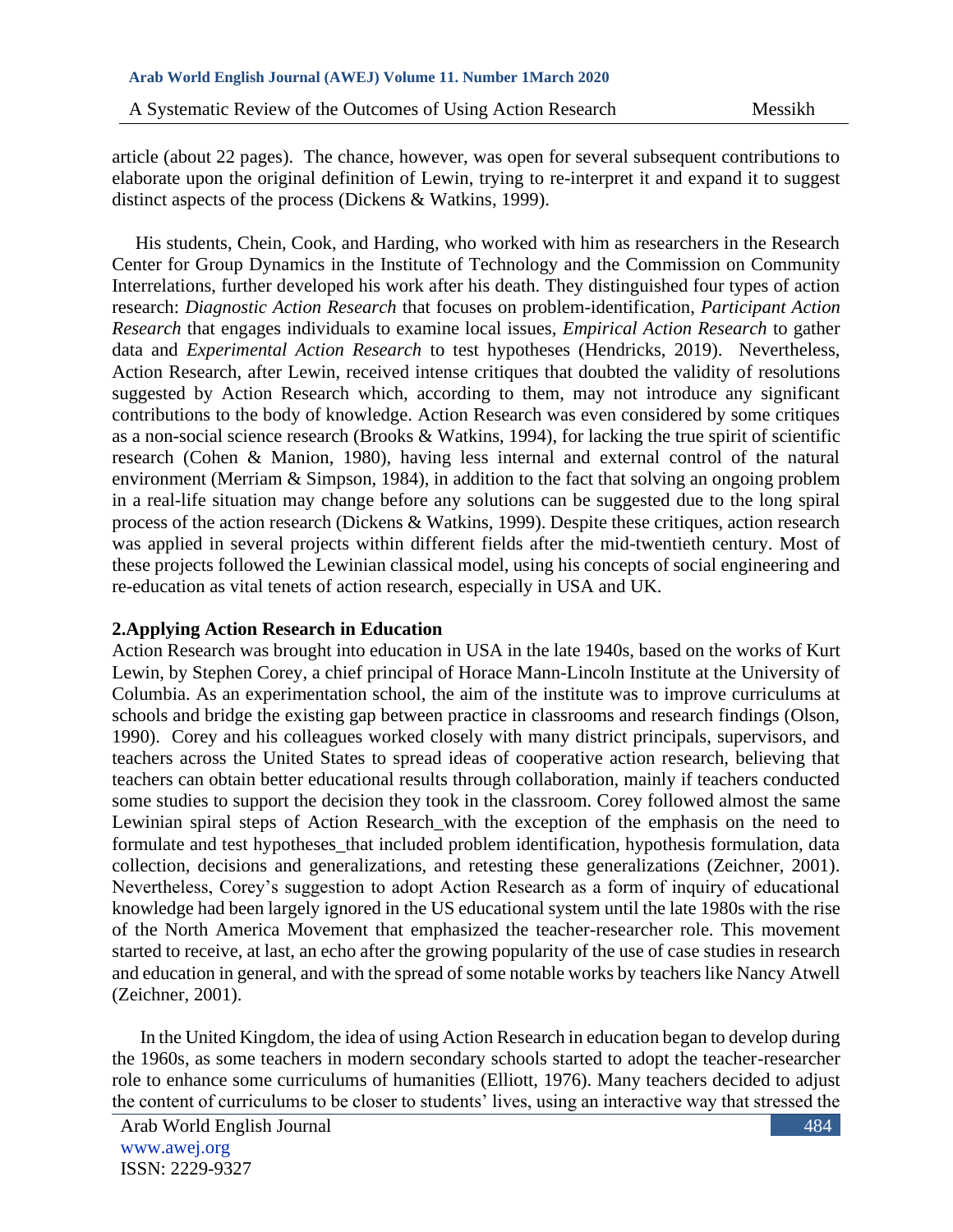A Systematic Review of the Outcomes of Using Action Research Messikh

role of students through discussions rather than merely transmitting knowledge, as suggested by the traditional method (Zeichner, 2001). Academics further developed these ideas in the Humanities Curriculum Project, the Ford Teaching Project, and Teacher-Student Interaction and Quality of Learning Project. Many notable scholars were supporting these projects like John Elliott and Peter Holly, leading to the establishment of the Collaborative Action Research Network (Zeichner, 2001).

**3.The Role of Educational Action Research in Promoting the Teacher's Professional Career**  Action Research in education, nowadays, can refer to studying any school situation with an attempt to deeply understand it and improve the quality of education (Hensen, 1996; Johnson, 2012). It uses a systematic process (McNiff, Lomax, & Whitehead, 1996) that is designed mainly to solve some classroom problems (Mills, 2011). This process, which entails as a fundamental step the identification of the research problem and the formulation of hypotheses before it proceeds with data collection and analysis, adopts mainly the participatory action research, as it involves many participants.

 There are several studies which suggest that Action Research enables teachers to develop different skills and allows them to promote their professional growth (Baron et al. 1996; Hensen, 1996; Tomlinson, 1995). To illustrate, the educators can, for example, enlarge their theoretical knowledge by reading and making use of previous research findings as they take the role of teachers-researchers. Thus, they reduce the existing gap between research and practice (Mills, 2011; Johnson, 2012) \_ to effectively solve some problems that they might encounter in the classrooms. Moreover, as teachers-researchers always keep reading about different issues related to the issues they have already identified, they become more open to new ideas and flexible in their teaching (Seider, 2004). Not only this, action research enables teachers to enhance their critical thinking skills as they observe different problems and difficulties that may stand in front of achieving better results in the education process (Davis & Broome, 2004). Some scholars also suggest that this empowers teachers (Finch, 2005), mainly when they contribute to enhancing different syllabi with their continuous reflections and observations in a top-down process where instructions and syllabi come from decision-makers. In another word, teachers, more than anyone, know better about the effectiveness of such guidelines and recommendations as they put them into practice. Teachers, indeed, can explore some possible defects through their daily contact with learners. This allows them to experiment with different things, in variables they can better understand and administer.

 Being alone in the classroom compels teachers to be sufficiently flexible to deal with different possible scenarios and solve their problems which makes them more independent, confident, and self-reliant. In brief, Adopting educational action research can facilitate the suggestion of practical solutions to some daily classroom problems and helps teachers to promote their careers.

## **Conclusion**

Even though most scholars and academics had been downright suspicious of action research and constantly mistrusted its findings for many years after Kurt Lewin had first formulated it in 1946, the field of Action Research knew some revivals by the end of the twentieth century. Many scholars tried to interpret and expand the theory of Lewin, accentuating the point that Action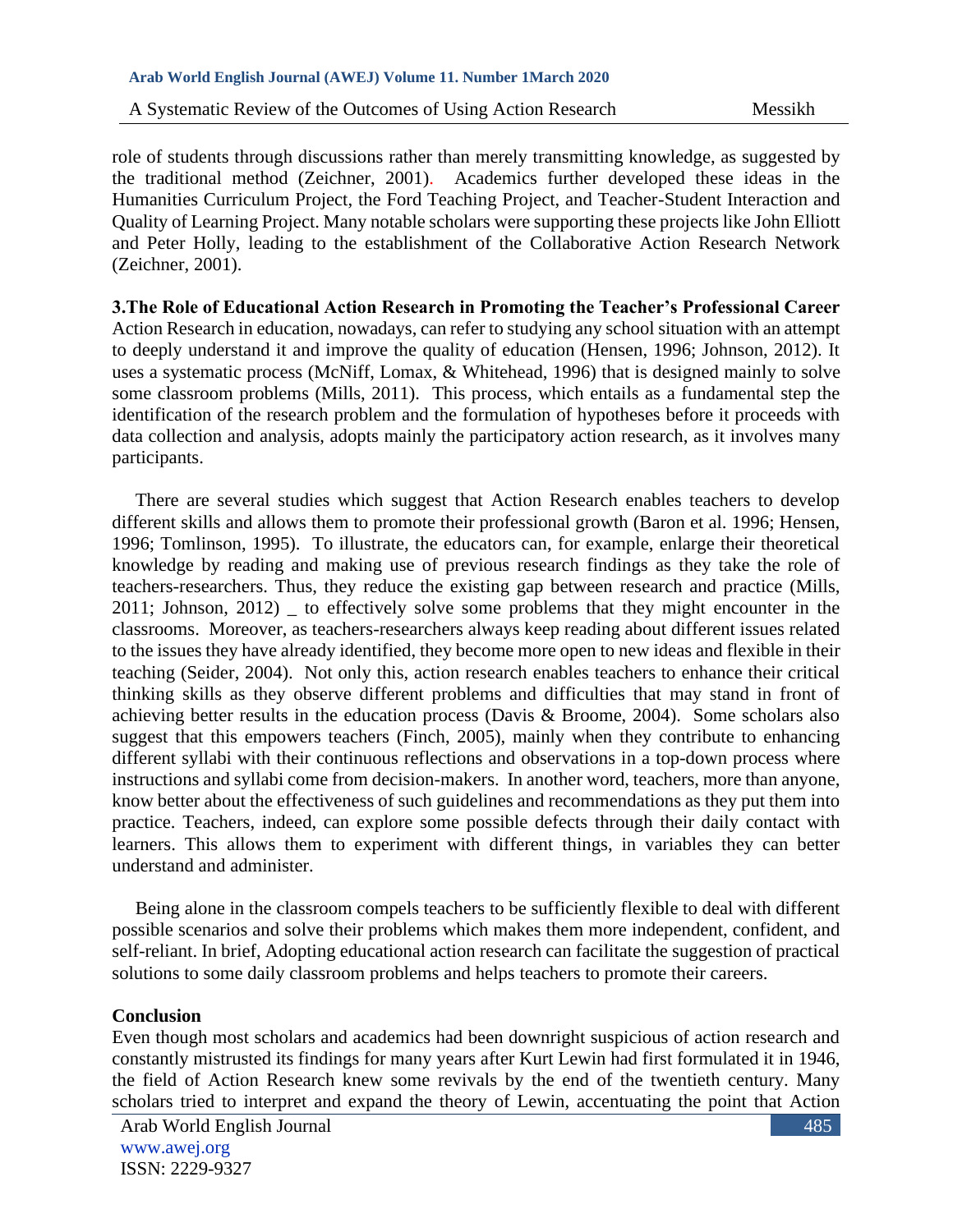#### **Arab World English Journal (AWEJ) Volume 11. Number 1March 2020**

A Systematic Review of the Outcomes of Using Action Research Messikh

Research should not separate theory from practice. They stressed also the importance of communication and collaboration to suggest practical solutions to real-life problems using a cyclical process. Educational Action Research, based on the theory of Lewin, began to be adopted in several projects in the United Kingdom and the United States. The growing use of Action Research in education was in parallel with the urgent need of teachers to deal with ever-increasing classroom problems that compel them to read, experiment, and reflect on possible findings after observing and identifying some research problems. Teachers became aware that to ensure better education outcomes they had to overcome many classroom issues. Or in another word, they realized the need to play the role of teacher-researcher which became, almost, a necessity that enabled many teachers, like Nancy Atwell and others, to present exciting action research findings. Such outcomes called for re-assessment of the widely-held view that teachers lacked basic knowledge of scientific research, and thus, cannot be trusted in their findings. Nowadays, more scholars and researchers than ever stress the importance of using action research in education to serve both learners and educators. From one side, educational action research can help in achieving sustainable development through suggesting practical solutions to varied classroom problems. It also helps teachers in their jobs, from the other side, as it raises awareness among them and makes them more collaborative, flexible, pragmatic, adaptive, self-reliant, and knowledgeable about issues related to pedagogy and education, Therefore, using action research in education empowers teachers and offers them the opportunity to develop different skills to promote their professional development while it effectively overcomes some real classroom challenges to achieve the pragmatic objectives set forth. Thus, teachers can work comfortably in a more variables-controlled environment.

### **About the Author**

Dr. Djihed Messikh is a young lecturer and an ambitious researcher at the faculty of Letter and Foreign Languages, University of 20<sup>th</sup> August 1955, Skikda, Algeria. Her research interests are mainly in the areas of foreign language learning and teaching, and history of political thought.

### **References**

- Adelman, C. (1993). Kurt Lewin and the Origins of Action Research, *Educational Action Research*, *1(1),* 7-4.
- Bargal, D. (2006). Personal and Intellectual Influences Leading to Lewin's Paradigm of Action Research Towards the 60th Anniversary of Lewin's 'Action Research and Minority Problems' (1946). *Action Research*, *4(4)*, 367-388.
- Barone, T., Berliner, D. C., Blanchard, J., Casanova, U., & McGown, T. (1996). A Future for Teacher Education: Developing a Strong Sense of Professionalism. In J. Sikula (ed.), *Handbook of Research on Teacher Education* (4th ed) (pp. 1108-1149). New York: Macmillan.
- Brooks, A. & Watkins, K. (eds.). (1994). *The Emerging Power of Action Inquiry Technologies, New Directions in Adult and Continuing Education Series*. San Francisco: Jossey-Bass.
- Burnes, B. (2007). Kurt Lewin and the Harwood Studies: The Foundation of OD. *The Journal of Applied Behavioral Science, 43(2)*, 213-231.
- Chein, I., Cook, S., & Harding, J. (1948). The Field of Action Research. *American Psychologist, 3(2)*, 43–50.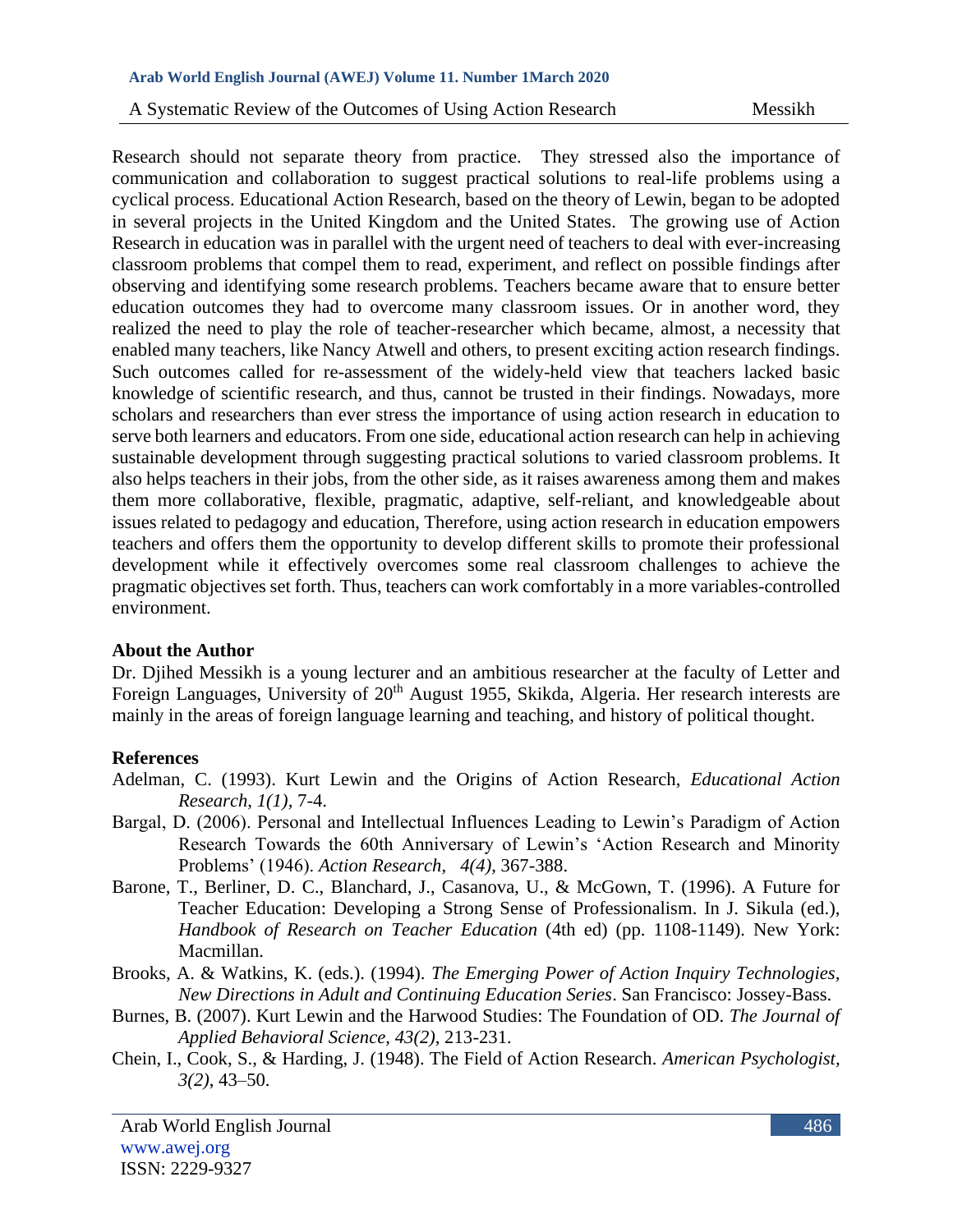A Systematic Review of the Outcomes of Using Action Research Messikh

- Clark, A. (ed.). (1976). *Experimenting with Organizational Life: The Action Research Approach*. New York: Plenum Press.
- Cohen, L., & Manion, L. (1980). *Research Methods in Education* (2nd ed). Dover, NH: Croom Helm.
- Cunningham, J. B. (1993). *Action Research and Organizational Development*. Westport, CT: Praeger.
- Davis, J.S., & Broome, J. (2017). Thinking like Researchers: Action Research and its Impact on Novice Teachers' Thinking. Educational Action Research, *26(1),* 1-16.
- Dickens, L., & Watkins, K. (1999). Action Research: Rethinking Lewin. *Management Learning, 30(2),* 127-140.
- Elliott, J. (1976). Developing Hypotheses about Classrooms from Teachers' Practical Constructs: An account of the Ford Teaching Project*. Interchange*, *7(2)*, 2-22.
- Finch, A. (2005). Action Research: Empowering Teachers. *Pleiades: Journal of Teaching Young Learners of English*, 1(1), 30-48.
- Johnson, A. P. (2012). *A short Guide to Action Research* (4th ed.). New Jersey: Pearson Education.
- Hendricks, C. C. (2019). History of Action Research in Education. In Graig, A. Mertler (ed.), *The Wiley Handbook of Action Research in Education* (pp. 29-52). USA: John Wiley and Sons.
- Hensen, K. T. (1996). Teachers as Researchers. In J. Sikula (ed.), *Handbook of Research on Teacher Education* (4th ed) ( pp. 53-66). New York: Macmillan.
- Lewin, K. (1946). Action Research and Minority Problems. *Journal of Social Issues*. *2(4),* 34-46.
- Maskimovié, J. (2010). Historical Development of Action Research in Social Sciences. *Philosophy, Sociology, Psychology, and History. 9(1),* 119-124.
- McFarland, K.P., & Stansell, J.C. (1993). Historical Perspectives. In L. Patterson., C.M. Santa., C.G. Short., & K. Smith (eds.), *Teachers are Researchers: Reflection and Action* (pp. 12- 18). Newark, DE: International Reading Association.
- McNiff, J., Lomax, P. & Whitehead, J. (1996). *You and Your Action Research Project*. New York: Routledge
- McTaggart, R. (1997). *Participatory Action Research: International Contexts and Consequences*. New York: State University of New York.
- Merriam, S., & Simpson, E. (1984). *A Guide to Research for Adult Educators and Trainers.* Malamar, FL: Krieger.
- Mills, G. E. (2011). *Action research: A Guide for the Teacher Researcher* (4th ed.). Boston: Pearson.
- Olson, M. W. (1990). The Teacher as Researcher: A Historical Perspective. In M. W. Olson (ed.), *Opening the Door to Classroom Research* (pp. 1-20). Newark, DE: International Reading Association.
- Osterman, K. F. & Kottkamp, R. B. (1993). *Reflective Practice for Educators: Improving Schooling through Professional Development*. Newbury Park, CA: Corwin.
- Pelton, R. P. (2010). An Introduction to Action Research. In R.P. Pelton (ed.) *Action Research for Teachers Candidates: Using Classroom Data to Enhance Instruction (pp. 3-26).* USA: Rowman and Littlefield Education.
- Peters, M., & Robinson, V. (1984). The Origins and Status of Action Research, *Journal of Applied Behavioral Science*, *20(2),* 113-24.